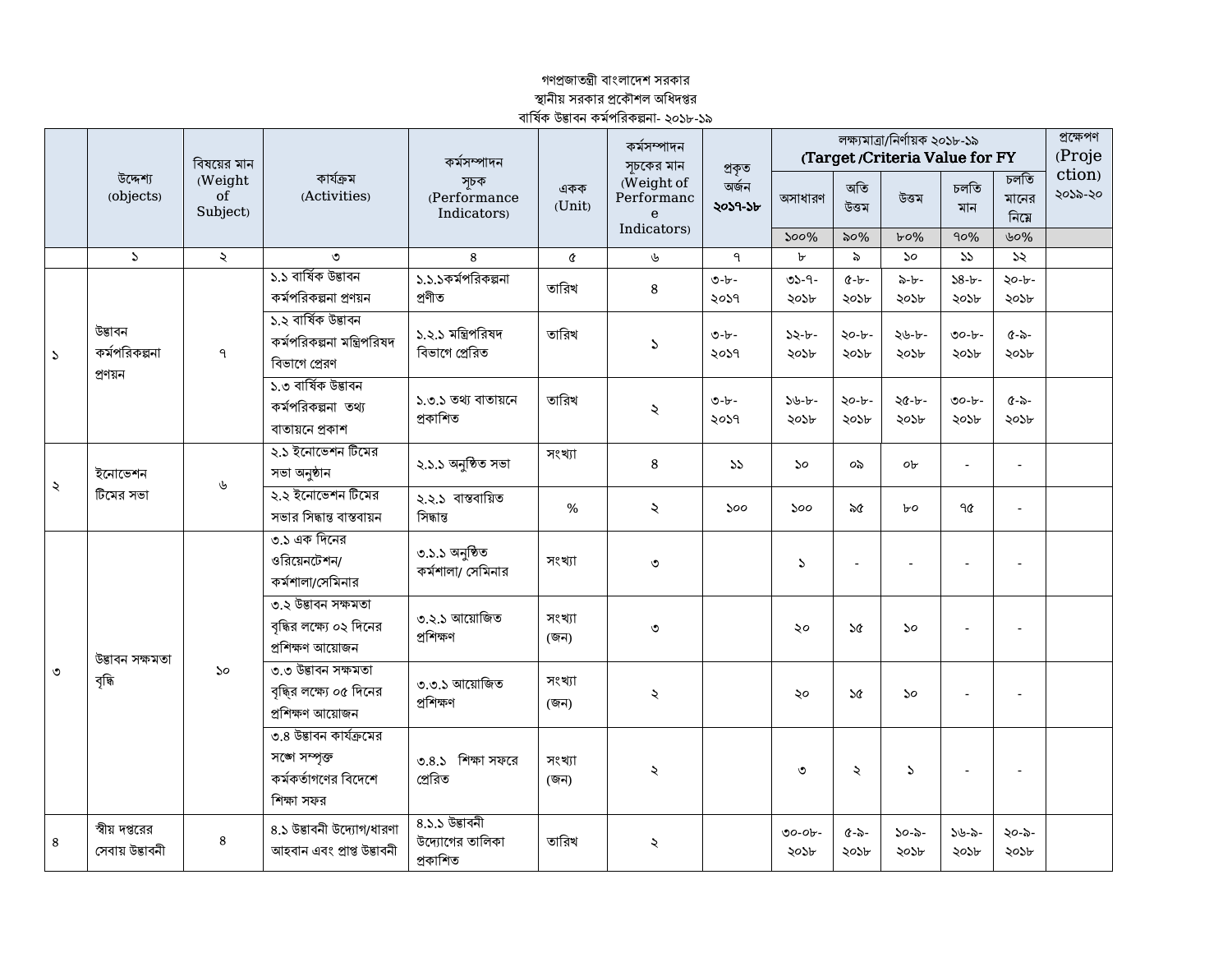|   | উদ্দেশ্য<br>(objects)                                         | বিষয়ের মান<br>(Weight<br>$\sigma$ <sup><math>\check{f}</math></sup><br>Subject) | কাৰ্যক্ৰম<br>(Activities)                                                                          | কৰ্মসম্পাদন<br>সূচক<br>(Performance<br>Indicators)            | একক<br>(Unit) | কৰ্মসম্পাদন<br>সূচকের মান<br>(Weight of<br>Performanc<br>$\mathbf{e}$<br>Indicators) | প্ৰকৃত           |                         | লক্ষ্যমাত্ৰা/নিৰ্ণায়ক ২০১৮-১৯<br>(Target/Criteria Value for FY |                                             |                    |                       | প্ৰক্ষেপণ<br>(Proje |
|---|---------------------------------------------------------------|----------------------------------------------------------------------------------|----------------------------------------------------------------------------------------------------|---------------------------------------------------------------|---------------|--------------------------------------------------------------------------------------|------------------|-------------------------|-----------------------------------------------------------------|---------------------------------------------|--------------------|-----------------------|---------------------|
|   |                                                               |                                                                                  |                                                                                                    |                                                               |               |                                                                                      | অৰ্জন<br>২০১৭-১৮ | অসাধারণ                 | অতি<br>উত্তম                                                    | উত্তম                                       | চলতি<br>মান        | চলতি<br>মানের<br>নিমে | ction)<br>২০১৯-২০   |
|   | $\mathcal{L}$                                                 | $\checkmark$                                                                     | ৩                                                                                                  | $\bf 8$                                                       | Q             | $\mathcal{G}$                                                                        | $\mathsf{P}$     | $500\%$<br>$\mathbf{b}$ | ৯০%<br>$\delta$                                                 | $b$ <sup>0</sup> %<br>$\mathcal{S}^{\circ}$ | 90%<br>55          | ৬০%<br>$\mathcal{S}$  |                     |
|   | ধারণা/ উদ্যোগ<br>আহবান, যাচাই-                                |                                                                                  | ধরণাগুলো যাচাই-<br>বাছাইপূৰ্বক তালিকা প্ৰকাশ                                                       |                                                               |               |                                                                                      |                  |                         |                                                                 |                                             |                    |                       |                     |
|   | বাছাই-সংক্ৰান্ত<br>কাৰ্যক্ৰম                                  |                                                                                  | ৪.২ উদ্ভাবনী<br>উদ্যোগ/ধারণাসমূহ<br>আইডিয়া ব্যাংকে<br>(ideabank.gov.bd)<br>জমা রাখা               | ৪.২.১ আইডিয়া ব্যাংকে<br>জমাকৃত উদ্যোগ                        | সংখ্যা        | $\ddot{\sim}$                                                                        |                  | $50 - 05 -$<br>২০১৮     | ১৬-৯-<br>২০১৮                                                   | ২০-৯-<br>২০১৮                               | ২৫-৯-<br>২০১৮      | ৩০-৯-<br>২০১৮         |                     |
|   | উত্তাবনী<br>উদ্যোগের<br>পাইলটিং                               | $\mathcal{S}^{\mathcal{O}}$                                                      | ৫.১ নৃন্যতম ০২টি উদ্ভাবনী<br>উদ্যোগের পাইলটিং<br>বাস্তবায়ন                                        | ৫.১.১ পাইলটিং<br>বাস্তবায়িত                                  | তারিখ         | 8                                                                                    |                  | $00 - 08 -$<br>২০১৯     | $36 - 6 -$<br>২০১৯                                              | ২০-৫-<br>২০১৯                               | ২৬-৫-<br>২০১৯      | ৩০-৫-<br>২০১৯         |                     |
| Q |                                                               |                                                                                  | ৫.২ মাঠ পৰ্যায়ে চলমান<br>উদ্ভাবনী প্ৰকল্পসমূহ<br>সরেজমিন পরিদর্শন ও<br>প্ৰয়োজনীয় সহায়তা প্ৰদান | ৫.২.১ পরিদর্শনকৃত<br>প্ৰকল্প এবং সহায়তা<br>প্ৰদানকৃত প্ৰকল্প | সংখ্যা        | 8                                                                                    |                  | ৩                       | $\ddot{\phantom{0}}$                                            | $\mathcal{L}$                               |                    | L.                    |                     |
|   |                                                               |                                                                                  | ৫.৩ আওতাধীন দপ্তর<br>সংস্থার পাইলটিং প্রকল্পের<br>তালিকা তৈরি ও<br>ওয়েবসাইটে প্ৰকাশ               | ৫.৩.১ তালিকা প্ৰণীত<br>ও ওয়েবসাইটে<br>প্ৰকাশিত               | তারিখ         | $\ddot{\sim}$                                                                        |                  | $0 - 00 -$<br>২০১৯      | ১২-৫-<br>২০১৯                                                   | $3 - 0 - 0$<br>২০১৯                         | ২০-৫-<br>২০১৯      | ২৫-৫-<br>২০১৯         |                     |
|   | ইনোভেশন<br>শোকেসিং                                            | $\mathcal{S}^{\mathcal{O}}$                                                      | ৬.১ নন্যতম ০১টি<br>ইনোভেশন শোকেসিং<br>আয়োজন                                                       | ৬.১.১ আয়োজিত<br>ইনোভেশন শোকেসিং                              | তারিখ         | ৬                                                                                    |                  | $30 - 00 -$<br>২০১৯     | ২২-৫-<br>২০১৯                                                   | ২৯-৫-<br>২০১৯                               | $30 - 6 -$<br>২০১৯ | $36 - 36$<br>২০১৯     |                     |
| ৬ |                                                               |                                                                                  | ৬.২ শোকেসিং-এর<br>মাধ্যমে রেপ্লিকেশনযোগ্য<br>উভাবনী উদ্যোগ নিৰ্বাচন                                | ৬.২.১ উদ্ভাবনী উদ্যোগ<br>নিৰ্বাচিত                            | সংখ্যা        | 8                                                                                    |                  | $\ddot{\sim}$           | $\mathcal{L}$                                                   |                                             |                    | $\overline{a}$        |                     |
| ٩ | উদ্ভাবনী উদ্যোগ<br>আঞ্চলিক ও<br>জাতীয় পর্যায়ে<br>বাস্তবায়ন | ৬                                                                                | ৭.১ নৃন্যতম ০১টি উদ্ভাবনী<br>উদ্যোগ আঞ্চলিক/ জাতীয়<br>পৰ্যায়ে বাস্তবায়িত                        | ৭.১.১ বাস্তবায়নের জন্য<br>অফিস আদেশ জারিকত                   | তারিখ         | 8                                                                                    |                  | $30 - 6 -$<br>২০১৯      | $55 -$<br>$\mathcal{V}$ -<br>২০১৯                               | ২০-৬-<br>২০১৯                               | ২৫-৬-<br>২০১৯      | ৩০-৩-<br>২০১৯         |                     |
|   |                                                               |                                                                                  | ৭.২ বাস্তবায়িত উদ্ভাবনী<br>উদ্যোগের ডকুমেন্টেশন<br>তৈরি ও প্রকাশনা                                | ৭.২.১ ডকুমেন্টেশন<br>প্ৰকাশিত                                 | তারিখ         | ২                                                                                    |                  | $38 - 6 -$<br>২০১৯      | ২০-<br>৬-<br>২০১৯                                               | ২৫-৬-<br>২০১৯                               | ২৮-৬-<br>২০১৯      | ৩০-৬-<br>২০১৯         |                     |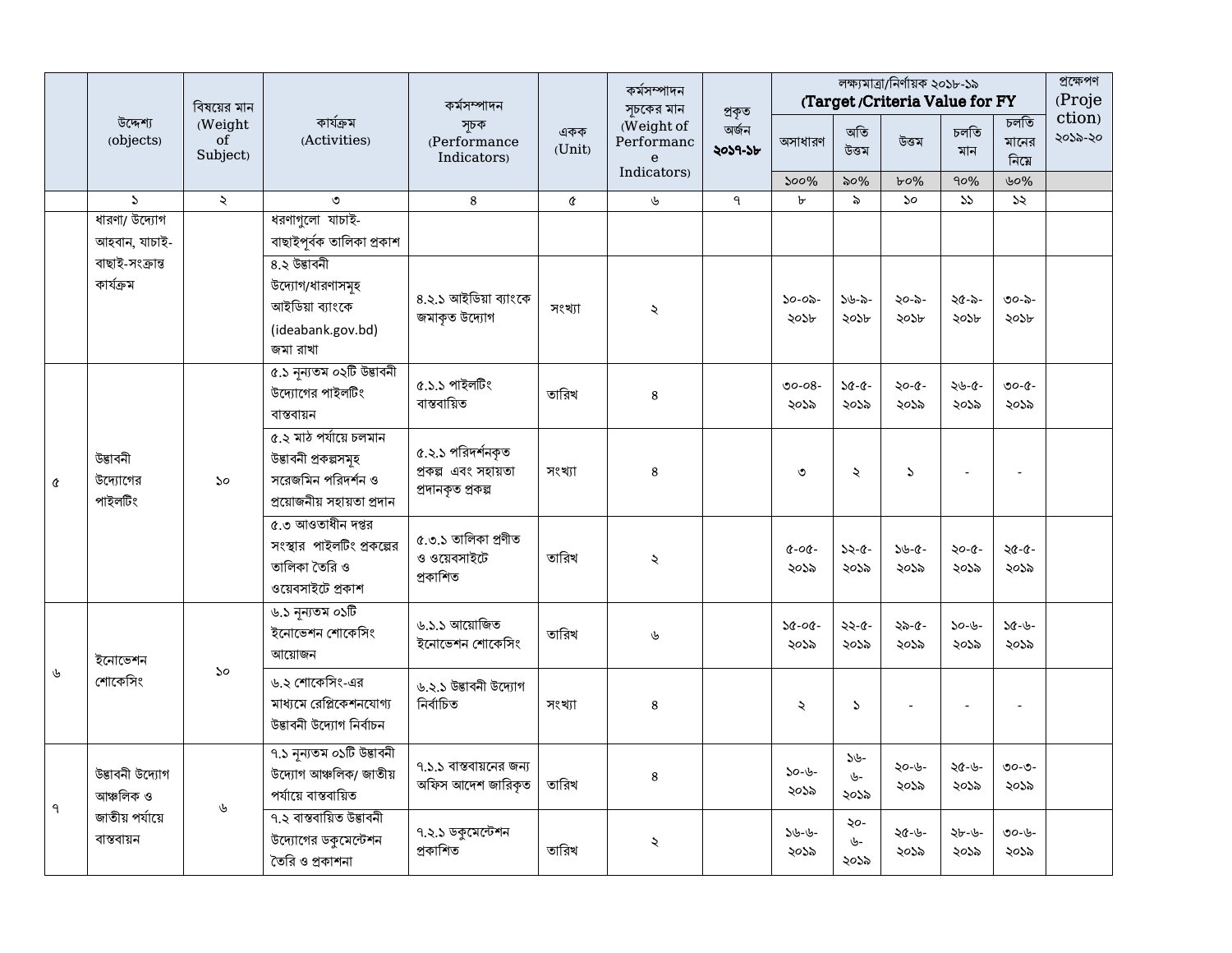|    | উদ্দেশ্য<br>(objects)             | বিষয়ের মান                                                       | কাৰ্যক্ৰম<br>(Activities)                                                                    | কর্মসম্পাদন<br>সূচক<br>(Performance<br>Indicators)                                  | একক<br>(Unit)                | কৰ্মসম্পাদন<br>সূচকের মান                               | প্ৰকৃত           |                | লক্ষ্যমাত্রা/নির্ণায়ক ২০১৮-১৯<br>(Target/Criteria Value for FY |                             |                    |                       |                   |
|----|-----------------------------------|-------------------------------------------------------------------|----------------------------------------------------------------------------------------------|-------------------------------------------------------------------------------------|------------------------------|---------------------------------------------------------|------------------|----------------|-----------------------------------------------------------------|-----------------------------|--------------------|-----------------------|-------------------|
|    |                                   | (Weight<br>$\sigma$ <sup><math>\check{f}</math></sup><br>Subject) |                                                                                              |                                                                                     |                              | (Weight of<br>Performanc<br>$\mathbf{e}$<br>Indicators) | অৰ্জন<br>২০১৭-১৮ | অসাধারণ        | অতি<br>উত্তম                                                    | উত্তম                       | চলতি<br>মান        | চলতি<br>মানের<br>নিমে | ction)<br>২০১৯-২০ |
|    |                                   |                                                                   |                                                                                              |                                                                                     |                              |                                                         |                  | $500\%$        | ৯০%                                                             | $b$ 0%                      | 90%                | ৬০%                   |                   |
|    | $\mathcal{L}$                     | $\ddot{\sim}$                                                     | ৩<br>৮.১ মেন্টর-মেন্টি                                                                       | 8                                                                                   | Q                            | ৬                                                       | $\mathsf{P}$     | $\mathbf{b}$   | $\delta$                                                        | $\mathcal{S}^{\mathcal{O}}$ | 55                 | 55                    |                   |
| ৮  | ইনোভেশন<br>মেন্টরিং               | ৬                                                                 | নিৰ্বাচন ও তালিকা<br>প্ৰস্থত।                                                                | ৮.১.১ নিৰ্বাচিত মেন্টর-<br>মেন্টির তালিকা                                           | তারিখ                        | ৩                                                       |                  | ২৯-০৮-<br>২০১৮ | $(1 - \delta)$<br>২০১৮                                          | ১০-৯-<br>২০১৮               | $36 - 5 -$<br>২০১৮ | ২০-৯-<br>২০১৮         |                   |
|    |                                   |                                                                   | ৮.২ দুই দিনের মেন্টরিং<br>কৰ্মশালা আয়োজন                                                    | ৮.২.১ আয়োজিত<br>মেন্টরিং কর্মশালা                                                  | সংখ্যা<br>(জন)               | ৩                                                       |                  | ২০             | ১৫                                                              | ১০                          |                    | ÷,                    |                   |
| ৯  | স্বীকৃতি বা<br>প্ৰণোদনা প্ৰদান    | $\mathcal{S}^{\mathcal{O}}$                                       | ৯.১ উত্তাবকদের<br>প্ৰশংসাসূচক উপ-<br>আনুষ্ঠানিক পত্ৰ/ সনদপত্ৰ<br>/ক্রেস্ট/ পুরস্কার প্রদান   | ৯.১.১ প্রশংসাসূচক<br>উপ-আনুষ্ঠানিক পত্ৰ/<br>সনদপত্ৰ /ক্ৰেস্ট/<br>পুরস্কার প্রদানকৃত | সংখ্যা                       | $\alpha$                                                |                  | Q              | 8                                                               | ৩                           | $\ddot{\sim}$      | $\mathcal{L}$         |                   |
|    |                                   |                                                                   | ৯.২ উদ্ভাবকগণের দেশে<br>শিক্ষা সফর/প্রশিক্ষণ<br>/নলেজ শেয়ারিং প্রোগ্রামে<br>প্ৰেরণ          | ৯.২.১ শিক্ষা সফর/<br>প্ৰশিক্ষণ/নলেজ<br>শেয়ারিং প্রোগ্রামে<br>প্ৰেরিত               | সংখ্যা                       | $\ddot{\sim}$                                           |                  | Q              | 8                                                               | ৩                           | $\ddot{\sim}$      | $\mathcal{L}$         |                   |
|    |                                   |                                                                   | ৯.৩ উদ্ভাবকগণের বিদেশে<br>শিক্ষা সফর/প্রশিক্ষণ<br>/নলেজ শেয়ারিং প্রোগ্রামে<br>প্ৰেরণ        | ৯.৩.১ শিক্ষা সফর/<br>প্ৰশিক্ষণ/নলেজ<br>শেয়ারিং প্রোগ্রামে<br>প্ৰেরিত               | সংখ্যা                       | ৩                                                       |                  | Q              | 8                                                               | ৩                           | ź.                 | $\mathcal{L}$         |                   |
| ১০ | ইনোভেশন<br>$\bf 8$<br>খাতে বরাদ্দ |                                                                   | ১০.১ ইনোভেশন সংক্রান্ত<br>কাৰ্যক্ৰম বাস্তবায়নে বাজেট<br>বরাদ                                | ১০.১.১ বাজেট<br>বরাদ্দকৃত                                                           | টাকা                         | $\mathcal{L}$                                           |                  | ৭৫ লক্ষ        |                                                                 |                             |                    | ÷,                    |                   |
|    |                                   |                                                                   | ১০.২ ইনোভেশন-সংক্ৰান্ত<br>কাৰ্যক্ৰম বাস্তবায়নে<br>বরাদ্দকৃত অর্থ ব্যয়                      | ১০.২.১ ইনোভেশন-<br>সংক্ৰান্ত কাৰ্যক্ৰম<br>বাস্তবায়নে বরাদ্দকৃত<br>অৰ্থ ব্যয়িত     | $\%$                         | $\ddot{\sim}$                                           |                  | ৯০             | ৮৫                                                              | $b$ o                       | 90                 | $90^{\circ}$          |                   |
| 55 | পার্টনারশীপ ও<br>নেটওয়ার্কিং     | $\circ$                                                           | ১১.১ সংশ্লিষ্ট<br>প্ৰতিষ্ঠান/অংশীজন<br>চিহ্নিতকরণ ও তাদের<br>সঙ্গে সমঝোতা স্মারক<br>স্বাক্ষর | ১১.১.১ স্বাক্ষরিত<br>সমঝোতা স্মারক                                                  | সমঝোতা<br>স্মারকের<br>সংখ্যা | ৩                                                       |                  | oS             |                                                                 |                             |                    |                       |                   |